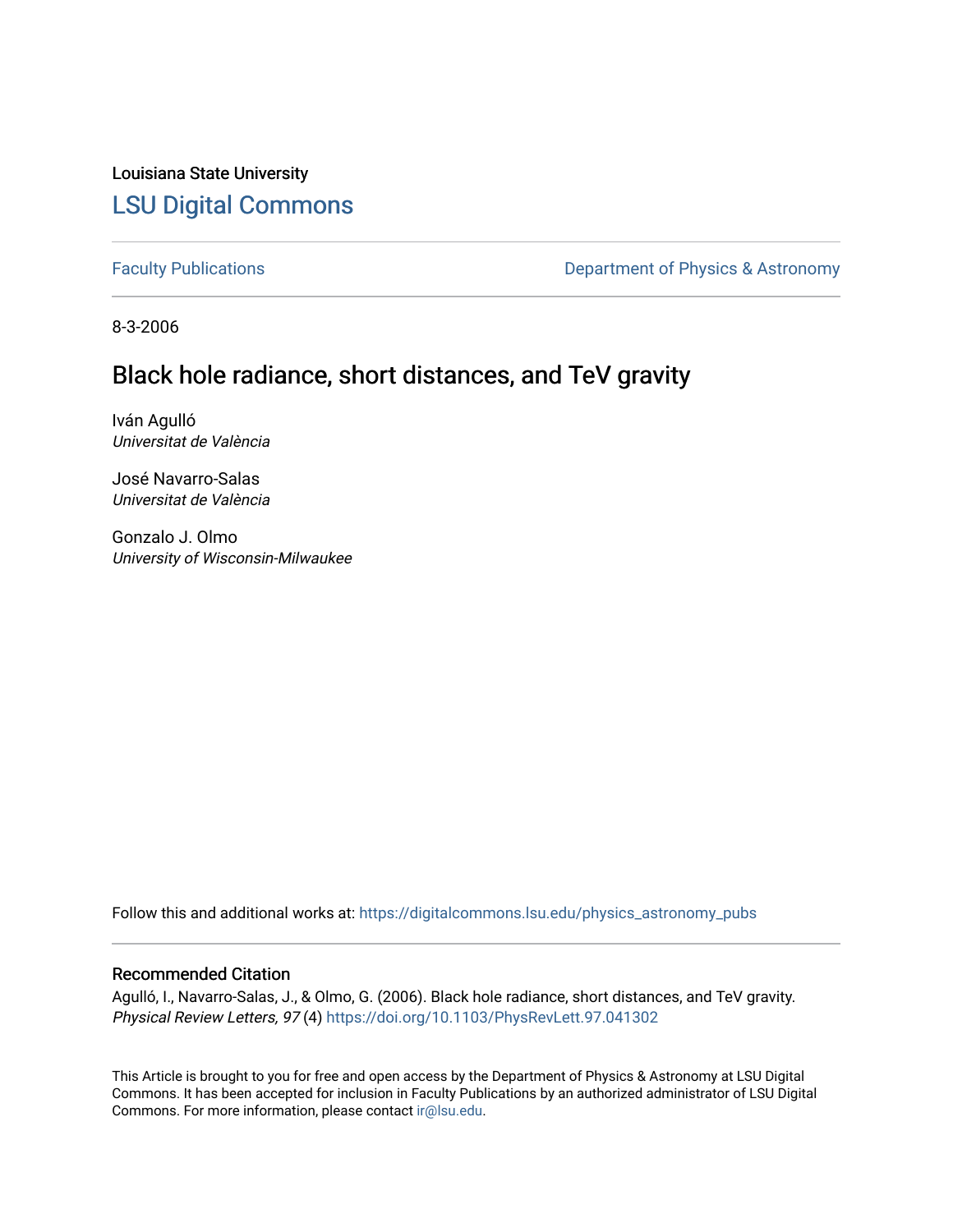## Black hole radiance, short distances, and TeV gravity

Iván Agulló, José Navarro-Salas\*

Departamento de Física Teórica and IFIC, Centro Mixto Universidad de Valencia-CSIC Universidad de Valencia, Burjassot-46100, Valencia, Spai n

Gonzalo J. Olmo [†](#page-1-1)

Physics Department, University of Wisconsin-Milwaukee, P.O. Box 413, Milwaukee, Wisconsin 53201 USA

(Dated: April 6, 2006)

Using a derivation of black hole radiance in terms of two-point functions one can provide a quantitative estimate of the contribution of short distances to the spectrum. Thermality is preserved for black holes with  $\kappa l_P << 1$ . However, deviations from the Planckian spectrum can be found for mini black holes in TeV gravity scenarios, even before reaching the Planck phase.

PACS numbers: 04.70.Dy, 04.50.+h, 11.10Kk

Black hole radiance is one of the most important consequences of combining general relativity and quantum mechanics. Using quantum field theory in curved spacetime Hawking [\[1\]](#page-4-0) showed that a black hole emits thermal radiation. The derivation involves considering arbitrarily high frequency wave-packets in the intermediate states of the derivation. Any out-going Hawking quanta with finite energy at infinity will have an exponentially increasing frequency when it is propagated backwards in time and measured by a free-falling observer at the horizon. The crucial role played by these ultrahigh frequencies in the derivation of the Planckian spectrum, or equivalently, the short-distance behavior of the free field considered, was stressed in [\[2](#page-4-1), [3\]](#page-4-2). This question has been mainly analyzed using sonic black hole models with modified high frequency dispersion relations [\[4](#page-4-3), [5](#page-4-4)] so as to eliminate ultrashort wavelength modes. In doing so one must assume the existence of a preferred frame. Such a frame is naturally identified with the rest frame of the atoms of the fluid and the modified dispersion relations come from effects of its microscopic structure. The result is that, even with a drastic change of the theory, thermality is essentially unaffected if the black hole scale is far from the underlying microscopic scale. This does not exclude that, for small black holes, with size not too far from the fundamental length scale, the standard Planckian spectrum can be modified.

The purpose of this paper is to analyze this issue, in a purely gravitational context, in terms of two-point functions instead of dispersion relations. This way the shortdistance contribution to the spectrum can be evaluated in a more explicit way. We focus our analysis on the situation where non-trivial deviations from thermality can be found, even before reaching the late stages (Planck scale) of the evaporation. Therefore we shall pay particular attention to mini black holes considered recently [\[6](#page-4-5), [7,](#page-4-6) [8](#page-4-7)] in TeV gravity scenarios. The existence of extra dimensions

gives hope to the possibility that the fundamental Planck mass could be TeV order [\[9](#page-4-8)]. This, in turn, opens the viability of producing black holes by high energy collisions [\[10\]](#page-4-9) (as in the LHC or in cosmic ray scattering) and detecting the Standard Model quanta of Hawking radiation [\[11\]](#page-4-10). Such black holes need to be very small (less than the typical length of extra dimensions) and above the fundamental Planck scale to apply semiclassical gravity. In this scenario measurable deviations from thermality can arise due to unknown physics at ultrashort distances.

The mean particle number produced in the gravitational collapse of a rotating black hole is

<span id="page-1-2"></span>
$$
\langle N_i \rangle = \frac{\Gamma_i}{e^{2\pi\kappa^{-1}(w_i - m\Omega_H)} - (-)^{2s}} , \qquad (1)
$$

where  $\kappa$  and  $\Omega_H$  are the surface gravity and the angular velocity, respectively, of the black hole horizon. The  $\Gamma_i$  are grey-body factors, associated to a wave-packet *i*-mode (sharply peaked around the frequency  $\omega_i$ ) of a given particle species of spin  $s$ , and  $m$  is the axial angular momentum of the emitted particle. Up to grey-body coefficients the spectrum is purely Planckian with the chemical potential term  $m\Omega_H$ . Note that the scale of [\(1\)](#page-1-2) is essentially given by the (classical) surface gravity  $\kappa$  of the black hole. Moreover the radiation is exactly thermal in the sense that there is no correlation between different modes  $(i \neq j)$ 

$$
\langle N_i N_j \rangle = \langle N_i \rangle \langle N_j \rangle . \tag{2}
$$

<span id="page-1-3"></span>When the modes coincide  $(i = j)$  the result is consistent with the thermal probability distribution and the state of radiation is indeed described by a thermal density matrix [\[12,](#page-4-11) [13\]](#page-4-12) (see also [\[14,](#page-4-13) [15\]](#page-4-14)).

The above results are consequence of the evaluation of the late-time Bogolubov coefficients in a gravitational collapse. The expansion of a field in two different sets of positive frequency modes:  $u_j^{in}(x)$  (in the past infinity) and  $u_j^{out}(x)$  (in the future infinity) leads to a relation for the corresponding creation and annihilation operators:  $a_i^{out} = \sum_j (\alpha_{ij}^* a_j^{in} - \beta_{ij}^* a_j^{in\dagger})$ . When the coefficients  $\beta_{ij}$  do not vanish the vacuum states  $|in\rangle$  and  $|out\rangle$ 

<span id="page-1-0"></span><sup>∗</sup>Electronic address: [ivan.agullo@uv.es; jnavarro@ific.uv.es](mailto:ivan.agullo@uv.es; jnavarro@ific.uv.es)

<span id="page-1-1"></span><sup>†</sup>Electronic address: [olmoalba@uwm.edu](mailto:olmoalba@uwm.edu)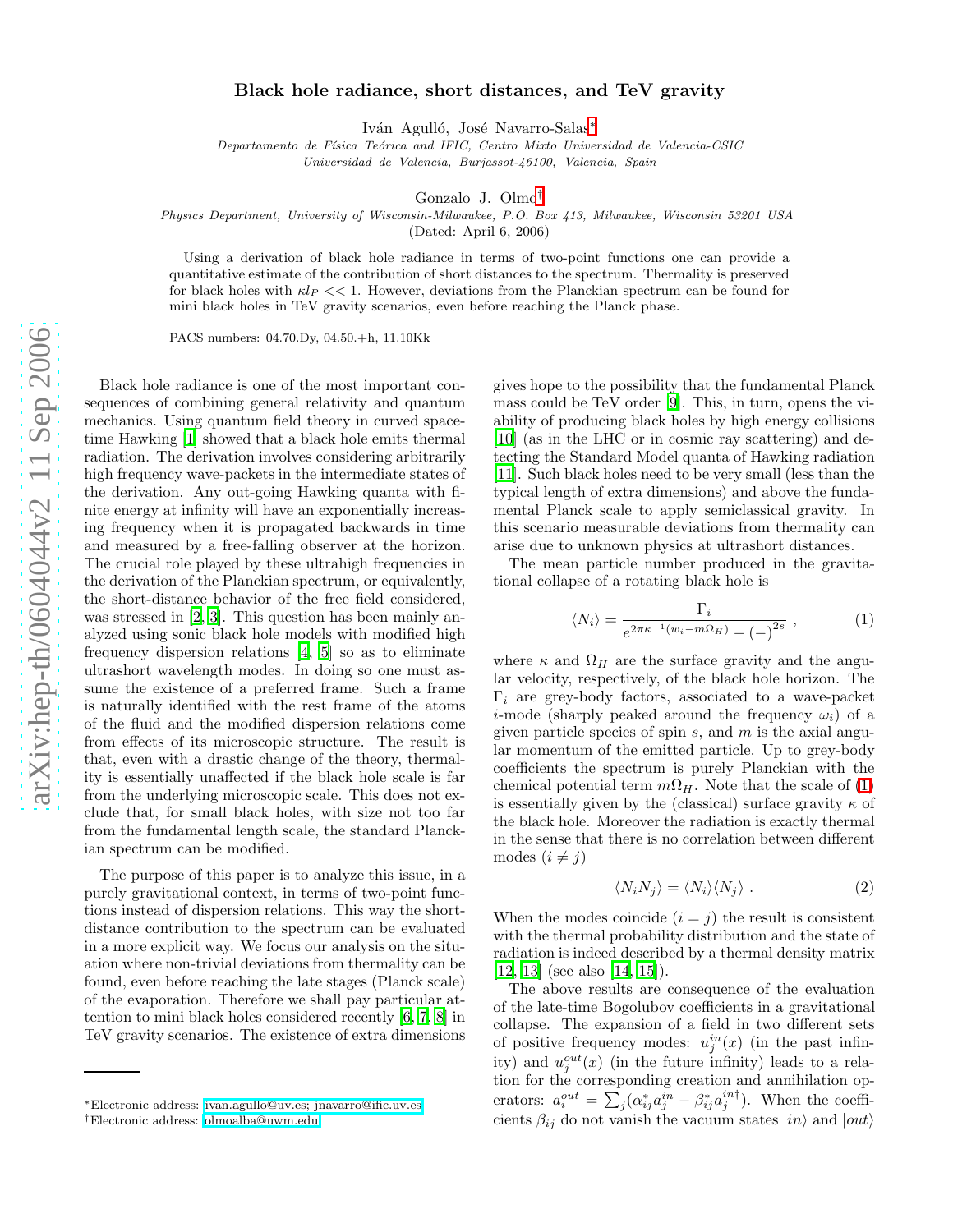do not coincide and, therefore, the number of particles measured in the  $i^{th}$  mode by an "out" observer, in the state  $|in\rangle$  is given by  $\langle in|N_i^{out}|in\rangle = \sum_k |\beta_{ik}|^2$ . Moreover the correlations for  $i \neq j$  are given by  $\langle in |N_iN_j|in \rangle =$  $\sum_{k} |\beta_{ik}|^2 (\sum_{k} |\beta_{jk}|^2) + |\sum_{k} \beta_{ik} \beta_{jk}^*|^2 + |\sum_{k} \alpha_{ik} \beta_{jk}|^2.$ The use of the above relations and the explicit evaluation of the matrices  $\beta_{ij}$  and  $\alpha_{ij}$  at late-times, which always involves to consider intermediate ultrahigh frequency modes (due to the exponential redshift associated to the black hole horizon), leads to the thermal results [\(1\)](#page-1-2) and [\(2\)](#page-1-3).

Within the standard analysis in terms of Bogolubov coefficients it is not easy to evaluate explicitly how ultrahigh frequencies or, equivalently, ultrashort distances contribute to generate the thermal spectrum. However, it is not difficult to rederive the Hawking effect in such a way that the contribution of short-distance physics can be explicitly worked out. Let us assume, for the sake of simplicity, that  $\phi$  is a massless, neutral and minimally coupled scalar field. One can easily verify that the number operator can be obtained from the following projection

<span id="page-2-0"></span>
$$
a^{out}{}_{i}^{\dagger} a_{j}^{out} = \int_{\Sigma} d\Sigma_{1}^{\mu} d\Sigma_{2}^{\nu} [u_{i}^{out}(x_{1}) \overset{\leftrightarrow}{\partial}_{\mu}][u_{j}^{out*}(x_{2}) \overset{\leftrightarrow}{\partial}_{\nu}]
$$
  
 
$$
\times (\phi(x_{1}) \phi(x_{2}) - \langle out|\phi(x_{1}) \phi(x_{2})|out\rangle) , (3)
$$

where  $\Sigma$  represents a suitable initial value hypersurface and the two-point expectation value has the form  $\langle out|\phi(x_1)\phi(x_2)|out \rangle = \hbar \sum_k u_k^{out}(x_1)u_k^{out^*}(x_2).$  Therefore, the number of particles in the  $i^{th}$  mode measured by the "out" observer in the "in" vacuum is given by  $\langle in|N_i|in\rangle \equiv \langle in|N_{ii}|in\rangle$ , where  $N_{ij} \equiv \hbar^{-1}a^{out}_{i}a^{out}_{j}$ , and it can be evaluated using the above expression. In twodimensions analogous formulae have been worked out in [\[16\]](#page-4-15) and a somewhat related scheme has been given in [\[17\]](#page-4-16).

Let us now apply [\(3\)](#page-2-0) to the formation process of a Schwarzschild black hole and restrict the "out" region to future null infinity  $(I^+)$ . The "in" region is, as usual, defined by past null infinity  $(I^-)$ . At  $I^+$  we can consider the normalized radial plane-wave modes  $u_{wlm}^{out}(t, r, \theta, \phi) =$  $u_w(u)r^{-1}Y_{lm}(\theta,\phi)$ , where  $u_w(u) = \frac{e^{-iw_u}}{\sqrt{4\pi w}}$  and u is the null retarded time. Note that to work with the null hypersurface  $I^+$  instead of a spacelike one requires to replace the two-point function by the symmetrized one. We shall now evaluate the matrix coefficients  $\langle in|N_{i_1i_2}|in\rangle$ where  $i \equiv (w, l, m)$ . After straightforward manipulations we have

<span id="page-2-3"></span>
$$
\langle in|N_{i_1i_2}|in\rangle = \frac{4}{\hbar} \int_{I^+} du_1 d\Omega_1 du_2 d\Omega_2 Y_{l_1m_1}(\theta_1, \phi_1) \times
$$
  

$$
Y_{l_2m_2}^*(\theta_2, \phi_2) u_{w_1}(u_1) u_{w_2}^*(u_2) \partial_{u_1} \partial_{u_2} [G_{in}(x_1, x_2)
$$
  

$$
- G_{out}(x_1, x_2)] ,
$$
 (4)

where  $G_{in}(x_1, x_2)$  and  $G_{out}(x_1, x_2)$  are the two-point functions of the "in" and "out" states, respectively. Note that  $G_{in}(x_1, x_2) - G_{out}(x_1, x_2)$  is a smooth function. The singularity of  $G_{in}(x_1, x_2)$  is exactly cancelled by the corresponding one of  $G_{out}(x_1, x_2)$ . At  $I^+$  these functions can be expanded as

$$
G_{out}(x_1, x_2) = \frac{\hbar}{2} \int_0^{\infty} dw \sum_{l,m} \frac{e^{-iwu_1}}{\sqrt{4\pi w}} Y_{lm}(\theta_1, \phi_1)
$$

$$
\times \frac{e^{iwu_2}}{\sqrt{4\pi w}} Y_{lm}^*(\theta_2, \phi_2) + c.c. , \qquad (5)
$$

<span id="page-2-1"></span>and

$$
G_{in}(x_1, x_2) = \frac{\hbar}{2} \int_0^{\infty} dw \sum_{l,m} \frac{e^{-i w v(u_1)}}{\sqrt{4 \pi w}} Y_{lm}(\theta_1, \phi_1)
$$

$$
\times \frac{e^{i w v(u_2)}}{\sqrt{4 \pi w}} Y_{lm}^*(\theta_2, \phi_2) + c.c. , \qquad (6)
$$

where the function  $v(u)$  in [\(6\)](#page-2-1) is, as usual, given by

<span id="page-2-2"></span>
$$
v \approx constant - \kappa^{-1} e^{-\kappa u} . \tag{7}
$$

Note that this expression, relating the inertial times at  $I^+$  and at  $I^-$ , encodes the effect of the time-dependent gravitational collapse. Using it assumes that we are in the late-time regime and also that we are neglecting the backreaction.

<span id="page-2-5"></span>Performing first the angular integrations and defining

$$
\tilde{G}_{out}(u_1, u_2) \equiv \hbar \partial_{u_1} \partial_{u_2} \int_0^\infty dw \frac{e^{-iw(u_1 - u_2)}}{4\pi w}
$$
\n
$$
= -\frac{\hbar}{4\pi} \frac{1}{(u_1 - u_2)^2}, \qquad (8)
$$

<span id="page-2-6"></span>and a similar expression for the "in" vacuum

$$
\tilde{G}_{in}(v_1, v_2) = -\frac{\hbar}{4\pi} \frac{1}{(v_1 - v_2)^2} , \qquad (9)
$$

<span id="page-2-7"></span>we easily get

 $\rightarrow$ 

$$
\langle in|N_{i_1i_2}|in\rangle = \frac{\hbar^{-1}}{\pi\sqrt{\omega_1\omega_2}} \int_{I^+} du_1 du_2 e^{-i(w_1u_1 - w_2u_2)}
$$
  

$$
\langle \left[\frac{dv_1}{du_1}\frac{dv_2}{du_2}\tilde{G}_{in}(v_1, v_2) - \tilde{G}_{out}(u_1, u_2)\right] \delta_{l_1l_2}\delta_{m_1m_2}(10)
$$

We can rewrite this expression using [\(7\)](#page-2-2) and introducing new variables  $z^+ = u_2 + u_1, z = u_2 - u_1$  so that the integral corresponding to  $z^+$  leads to a delta function in frequencies. The result is

$$
\langle in|N_{i_1i_2}|in\rangle = -\frac{\delta(w_1 - w_2)}{2\pi\sqrt{w_1w_2}} \int_{-\infty}^{+\infty} dz e^{-i\frac{(w_1 + w_2)}{2}z} \times \left[ \frac{\kappa^2 e^{-\kappa z}}{(e^{-\kappa z} - 1)^2} - \frac{1}{z^2} \right] \delta_{l_1l_2} \delta_{m_1m_2} \tag{11}
$$

Finally, performing the integration in  $z = u_2 - u_1$  we get the Planckian spectrum (see [\(16\)](#page-3-0)-[\(17\)](#page-3-1))

<span id="page-2-4"></span>
$$
\frac{-1}{2\pi w} \int_{-\infty}^{+\infty} dz e^{-iwx} \left[ \frac{\kappa^2 e^{-\kappa z}}{(e^{-\kappa z} - 1)^2} - \frac{1}{z^2} \right] = \frac{1}{e^{2\pi w \kappa^{-1}} - 1} (12)
$$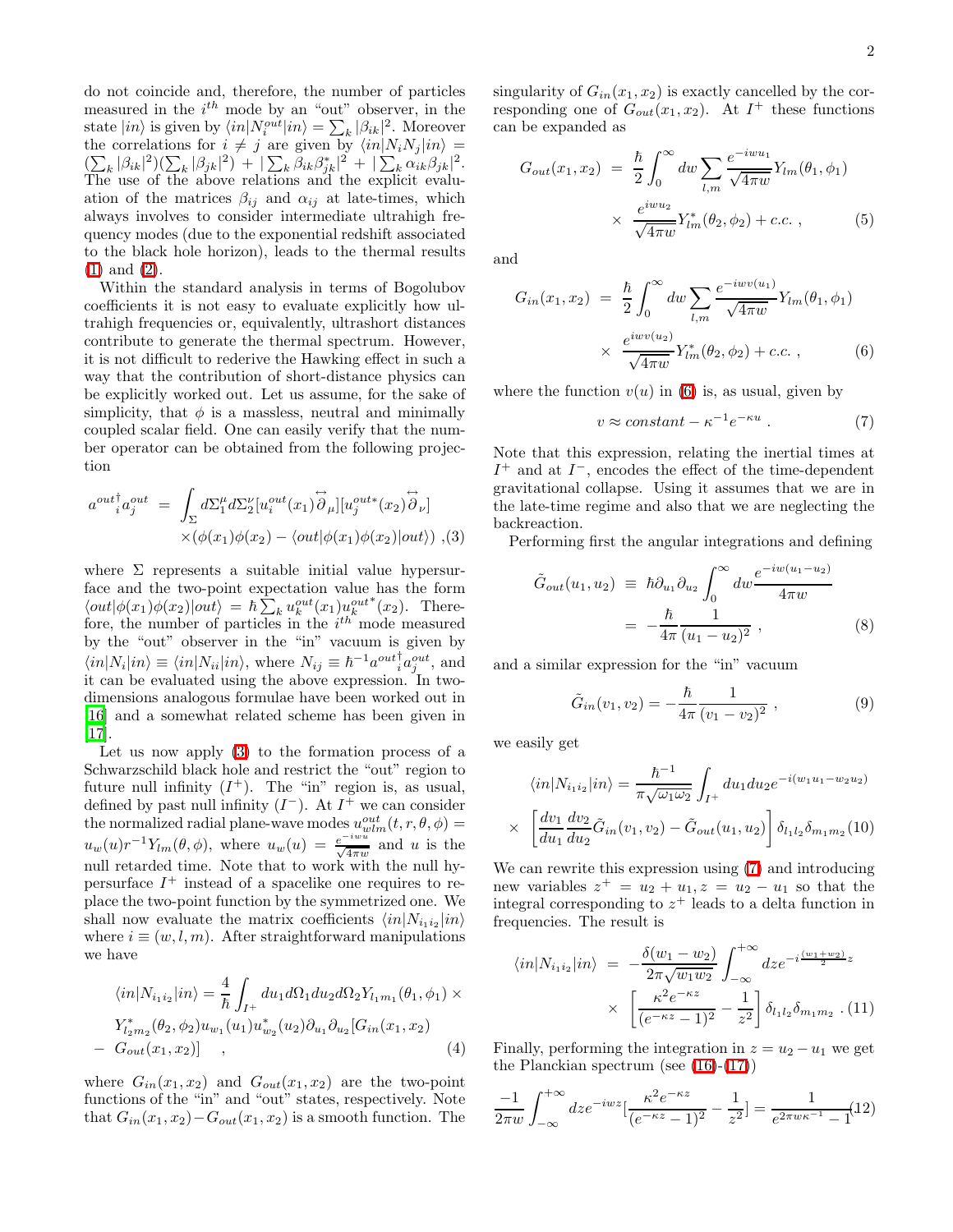We note that, to obtain this result, we have to assume that quantum field theory is valid on all scales.

To get the final result we have to take into account the fact that we have restricted our "out" Fock space to the external region  $I^+$ . This means that a fraction of an outgoing wave-packet will be scattered by the potential barrier and only part of it reaches  $I^+$ . To incorporate this effect we should multiply the "out" modes  $u_{wlm}^{out}$  in [\(4\)](#page-2-3) by the transmission coefficients  $t_{wl}$  of the Schwarzschild geometry. Therefore we obtain the complete emission rate per unit frequency  $w$  and time  $u$ 

$$
\frac{dN}{dwdu} \equiv \frac{1}{2\pi} \langle in|N_w|in\rangle = \frac{1}{2\pi} \frac{\Gamma_{lm}}{e^{2\pi w\kappa^{-1}} - 1} ,\qquad(13)
$$

where  $\Gamma_{lm} = |t_{lm}|^2$  are the grey-body coefficients. When the black hole is rotating the result is similar to [\(12\)](#page-2-4) with the replacement of w by  $w - m\Omega_H$ . The analysis can also be extended to account for correlations between number operators with different frequencies. They can be expressed as  $[18]$   $\langle in|N_{i_1}N_{i_2}|in\rangle - \langle in|N_{i_1}|in\rangle \langle in|N_{i_2}|in\rangle =$  $|\langle in|N_{i_1i_2}|in\rangle|^2 + |\langle in|C_{i_1i_2}|in\rangle|^2$ , where  $C_{i_1i_2}$  is the operator

$$
C_{i_1 i_2} = \int_{\Sigma} d\Sigma_1^{\mu} d\Sigma_2^{\nu} [u_{i_1}^{out*}(x_1) \overrightarrow{\partial}_{\mu}] [u_{i_2}^{out*}(x_2) \overrightarrow{\partial}_{\nu}]
$$
  
 
$$
\times (\phi(x_1)\phi(x_2) - \langle out|\phi(x_1)\phi(x_2)|out\rangle) . (14)
$$

Explicit evaluation gives

$$
\langle in|C_{i_1i_2}|in\rangle = -\frac{\delta(w_1+w_2)}{2\pi\sqrt{w_1w_2}} \int_{-\infty}^{+\infty} dz e^{-i\frac{(w_2-w_1)}{2}z} \times \left[\frac{\kappa^2 e^{-\kappa z}}{(e^{-\kappa z}-1)^2} - \frac{1}{z^2}\right] \delta_{l_1l_2}\delta_{m_1m_2} .
$$
 (15)

We note that the behavior of the two-point functions [\(8\)](#page-2-5) and [\(9\)](#page-2-6) (both  $\frac{dv_1}{du_1}\frac{dv_2}{du_2}\tilde{G}_{in}(v_1, v_2)$  and  $\tilde{G}_{out}(u_1, u_2)$  can be expressed in terms of  $z = u_2 - u_1$  is fundamental for the vanishing of both quantities  $\langle in|C_{i_1i_2}|in\rangle$  and  $\langle in | N_{i_1 i_2} | in \rangle$  (the latter with  $i_1 \neq i_2$ ).

The expression [\(12\)](#page-2-4) is very useful since it offers an explicit way to evaluate the "weight" of distances  $|u_2-u_1|$ to the Planckian spectrum. To be more explicit we shall now compute the contribution of distances  $z \in [-\epsilon, \epsilon]$  to the full integral. This contribution

$$
I(w,\kappa,\epsilon) = \frac{-1}{2\pi w} \int_{-\epsilon}^{+\epsilon} dz e^{-iwz} \left[ \frac{\kappa^2 e^{-\kappa z}}{(e^{-\kappa z} - 1)^2} - \frac{1}{z^2} \right] (16)
$$

<span id="page-3-1"></span><span id="page-3-0"></span>can be evaluated analytically

$$
I(w, \kappa, \epsilon) = 1 - \frac{1}{2\pi w} \{ iw[-\frac{2\kappa}{w} \sin w\epsilon - i\pi - 2iSi(w\epsilon) + i\frac{\kappa e^{-iw\epsilon}}{w} \{ _2F_1[1, -\frac{i\omega}{\kappa}, 1 - \frac{i\omega}{\kappa}, e^{\kappa\epsilon}] \} - i\frac{\kappa e^{iw\epsilon}}{w} \{ _2F_1[1, -\frac{iw}{\kappa}, 1 - \frac{iw}{\kappa}, e^{-\kappa\epsilon}] \} ] + \frac{e^{-i\epsilon w}}{\epsilon(e^{\epsilon\kappa} - 1)} \times [-1 + e^{\epsilon(\kappa + 2iw)} + e^{\epsilon\kappa}(1 - \epsilon\kappa) - e^{2i\epsilon w}(1 + \epsilon\kappa)] \} , \quad (17)
$$

and in the limit  $\epsilon \to +\infty$  we nicely recover the Planckian spectrum  $(e^{2\pi w\kappa^{-1}}-1)^{-1}$ . We note that the above expression holds equally for an arbitrary number  $4 + n$  of dimensions. Moreover, a simple calculation shows that the absence of correlations  $\langle in | N_{i_1} N_{i_2} | in \rangle$  –  $\langle in|N_{i_1}|in\rangle\langle in|N_{i_2}|in\rangle = 0$  in the emitted radiation is preserved even if short distances are excluded in the evaluation of  $\langle in|C_{i_1i_2}|in\rangle$  and  $\langle in|N_{i_1i_2}|in\rangle$ .

For black holes produced by gravitational stellar collapse the contribution of  $I(w, \kappa, \epsilon)$  is, when  $\epsilon$  is taken as the Planck length  $l_P = 1.6 \times 10^{-33}$ cm, negligible (of order  $\kappa \epsilon$  for  $w_{typical} \sim \kappa/2\pi \equiv T_H$ ). In fact, for a black hole of three solar masses we need high frequencies  $w/w_{typical} \approx 96$  to find that the contribution of Planck distances  $I(w, \kappa, l_P)$  is of order of the total spectrum itself. Moreover, the relative contribution to the Planckian distribution is, for  $w = w_{typical}$ , of order 10<sup>-38</sup>%. For primordial black holes  $M \approx 10^{15}g$  we find  $w/w_{typical} \approx 52$  and the relative contribution to the spectrum is now  $10^{-19}\%$ . This is why Hawking thermal radiation is very robust, as it has been confirmed in analysis based on acoustic black holes (for recent reviews, see [\[19\]](#page-4-18)). The condition on  $|u_1 - u_2|$ , which accounts for very short wavelength, is analogous to the modification of the dispersion relations in the fluid frame. The deviations from the Planckian spectrum are also found, in acoustic black holes, of order  $\kappa k_0$  ( $k_0$  is the wave vector characterizing the fluid atomic scale) for  $w \sim w_{twical}$ .

When the product  $\epsilon \kappa$  is of unit order the contribution of short distances to the Planckian spectrum is not negligible. The integral  $I(w, \kappa, \epsilon)$  gives values similar to  $(e^{2\pi w\kappa^{-1}}-1)^{-1}$  when  $w/w_{typical}$  is not very high. This happens in TeV gravity scenarios. Assuming a drastic change of the strength of gravity at short distances due to *n* extra dimensions (a Planck mass  $M_{TeV}$  of 1 TeV) and for a  $(4+n)$ -dimensional Schwarzschild black hole of mass  $M$  ( $M \sim 5-10$  TeV) with [\[20](#page-4-19)]  $\kappa = \frac{(n+1)}{2r_H}$  $\frac{n+1}{2r_H}$ , where the horizon radius is given by

$$
r_H = \frac{2}{M_{TeV}} \left(\frac{M}{M_{TeV}}\right)^{\frac{1}{n+1}} \left(\frac{\pi^{(n-3)/2} \Gamma((n+3)/2)}{n+2}\right)^{\frac{1}{n+1}},
$$

we obtain:  $w/w_{typical} \approx 3.3$   $(n = 2)$ ,  $w/w_{typical} \approx 3.1$ 



FIG. 1: Plot comparing the Planckian distribution (solid line)  $N(w,\kappa) = (e^{2\pi w/\kappa} - 1)^{-1}$  with the one obtained by suppressing the contributions coming from distances shorter than  $\epsilon = l_{TeV}$  (dotted line). We have taken  $M = 10$  TeV.

(n = 4) and  $w/w_{typical} \approx 3.0$  (n = 6), for a black hole